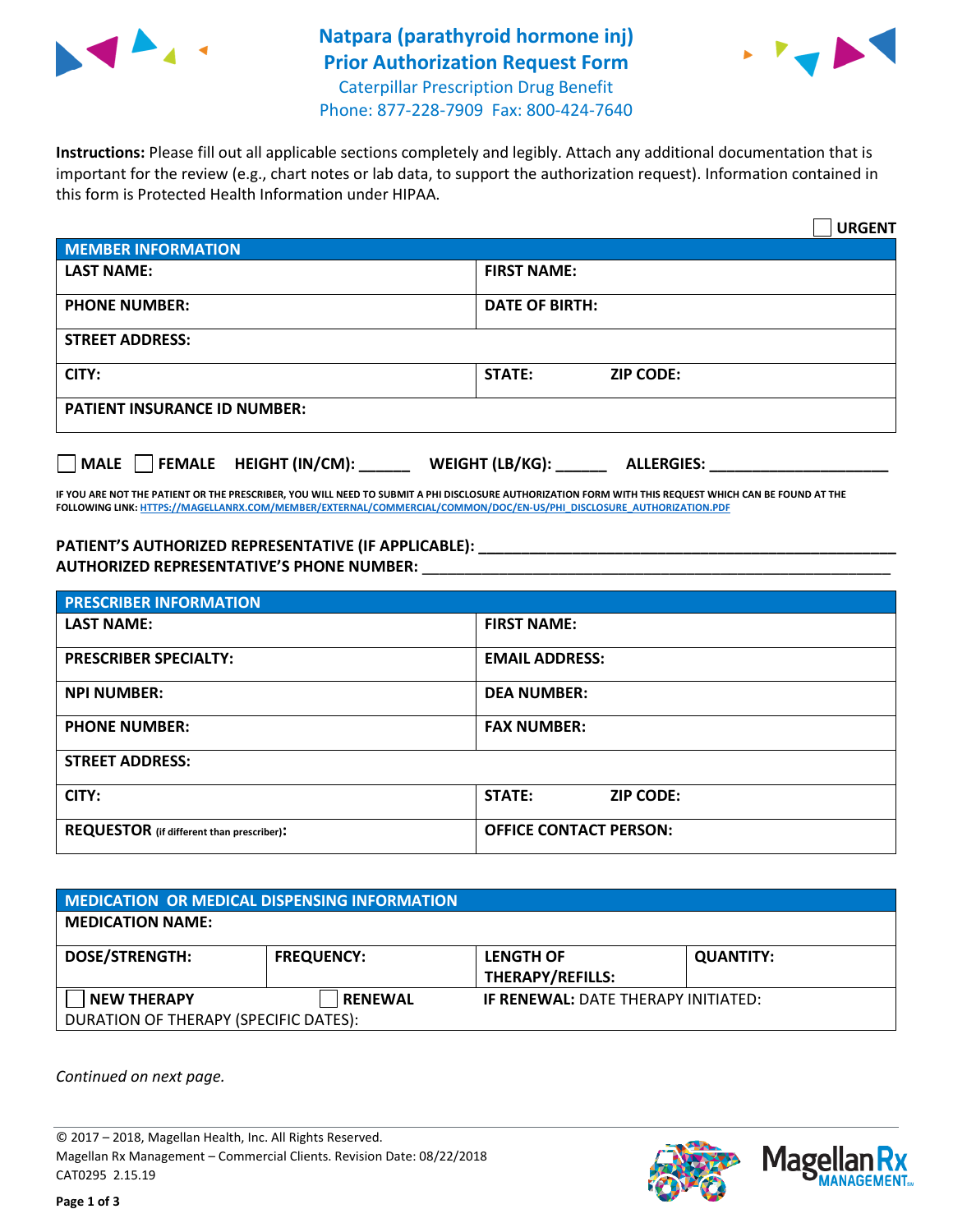



**MANAGEMENT**<sub>SM</sub>

| MEMBER'S LAST NAME: NAME:                                                                                                                              | <b>MEMBER'S FIRST NAME:</b>                                                                                                                                                                                                                                                                                                                                                                                                                            |                                                       |  |
|--------------------------------------------------------------------------------------------------------------------------------------------------------|--------------------------------------------------------------------------------------------------------------------------------------------------------------------------------------------------------------------------------------------------------------------------------------------------------------------------------------------------------------------------------------------------------------------------------------------------------|-------------------------------------------------------|--|
|                                                                                                                                                        | 1. HAS THE PATIENT TRIED ANY OTHER MEDICATIONS FOR THIS CONDITION?                                                                                                                                                                                                                                                                                                                                                                                     | YES (if yes, complete below)<br><b>NO</b>             |  |
| <b>MEDICATION/THERAPY (SPECIFY</b><br>DRUG NAME AND DOSAGE):                                                                                           | <b>DURATION OF THERAPY (SPECIFY</b><br>DATES):                                                                                                                                                                                                                                                                                                                                                                                                         | <b>RESPONSE/REASON FOR</b><br><b>FAILURE/ALLERGY:</b> |  |
| <b>2. LIST DIAGNOSES:</b>                                                                                                                              |                                                                                                                                                                                                                                                                                                                                                                                                                                                        | <b>ICD-10:</b>                                        |  |
| □ Hypocalcemia secondary to hypoparathyroidism<br>□ Other diagnosis: ____________________ICD-10__________________________________                      |                                                                                                                                                                                                                                                                                                                                                                                                                                                        |                                                       |  |
| PRIOR AUTHORIZATION.                                                                                                                                   | 3. REQUIRED CLINICAL INFORMATION: PLEASE PROVIDE ALL RELEVANT CLINICAL INFORMATION TO SUPPORT A                                                                                                                                                                                                                                                                                                                                                        |                                                       |  |
| <b>Clinical Information:</b><br>documentation.                                                                                                         | Was the patient's hypoparathyroidism diagnosed at least 18 months ago? $\Box$ Yes $\Box$ No Please submit<br>Was patient's hypoparathyroidism the result of either an activating mutation in the CASR gene OR impaired                                                                                                                                                                                                                                 |                                                       |  |
| responsiveness to PTH (pseudohypoparathyroidism)? $\Box$ Yes $\Box$ No                                                                                 | Is patient well controlled on calcium supplements and vitamin $D$ ? $\Box$ Yes $\Box$ No <i>Please submit documentation.</i>                                                                                                                                                                                                                                                                                                                           |                                                       |  |
| $\Box$ Yes $\Box$ No                                                                                                                                   | Does patient have any other diseases that might affect calcium metabolism or calcium-phosphate homeostasis<br>other than hypoparathyroidism? $\Box$ Yes $\Box$ No Please submit documentation.<br>For patients with a history of thyroid cancer, has patient been disease-free from thyroid cancer for at least 5 years?<br>Are there any other comments, diagnoses, symptoms, medications tried or failed, and/or any other information the           |                                                       |  |
| physician feels is important to this review?                                                                                                           |                                                                                                                                                                                                                                                                                                                                                                                                                                                        |                                                       |  |
| information is received.                                                                                                                               | *Please note: Not all drugs/diagnoses are covered on all plans. This request may be denied unless all required                                                                                                                                                                                                                                                                                                                                         |                                                       |  |
|                                                                                                                                                        | ATTESTATION: I attest the information provided is true and accurate to the best of my knowledge. I understand that<br>the Health Plan, insurer, Medical Group or its designees may perform a routine audit and request the medical<br>information necessary to verify the accuracy of the information reported on this form.                                                                                                                           |                                                       |  |
|                                                                                                                                                        | Prescriber Signature or Electronic I.D. Verification: ___________________________                                                                                                                                                                                                                                                                                                                                                                      | Date:                                                 |  |
| and arrange for the return or destruction of these documents.                                                                                          | CONFIDENTIALITY NOTICE: The documents accompanying this transmission contain confidential health information that is legally privileged. If<br>you are not the intended recipient, you are hereby notified that any disclosure, copying, distribution, or action taken in reliance on the contents<br>of these documents is strictly prohibited. If you have received this information in error, please notify the sender immediately (via return FAX) |                                                       |  |
| © 2017 - 2018, Magellan Health, Inc. All Rights Reserved.<br>Magellan Rx Management - Commercial Clients. Revision Date: 08/22/2018<br>CAT0295 2 15 19 |                                                                                                                                                                                                                                                                                                                                                                                                                                                        | <b>Magellar</b>                                       |  |

CAT0295 2.15.19